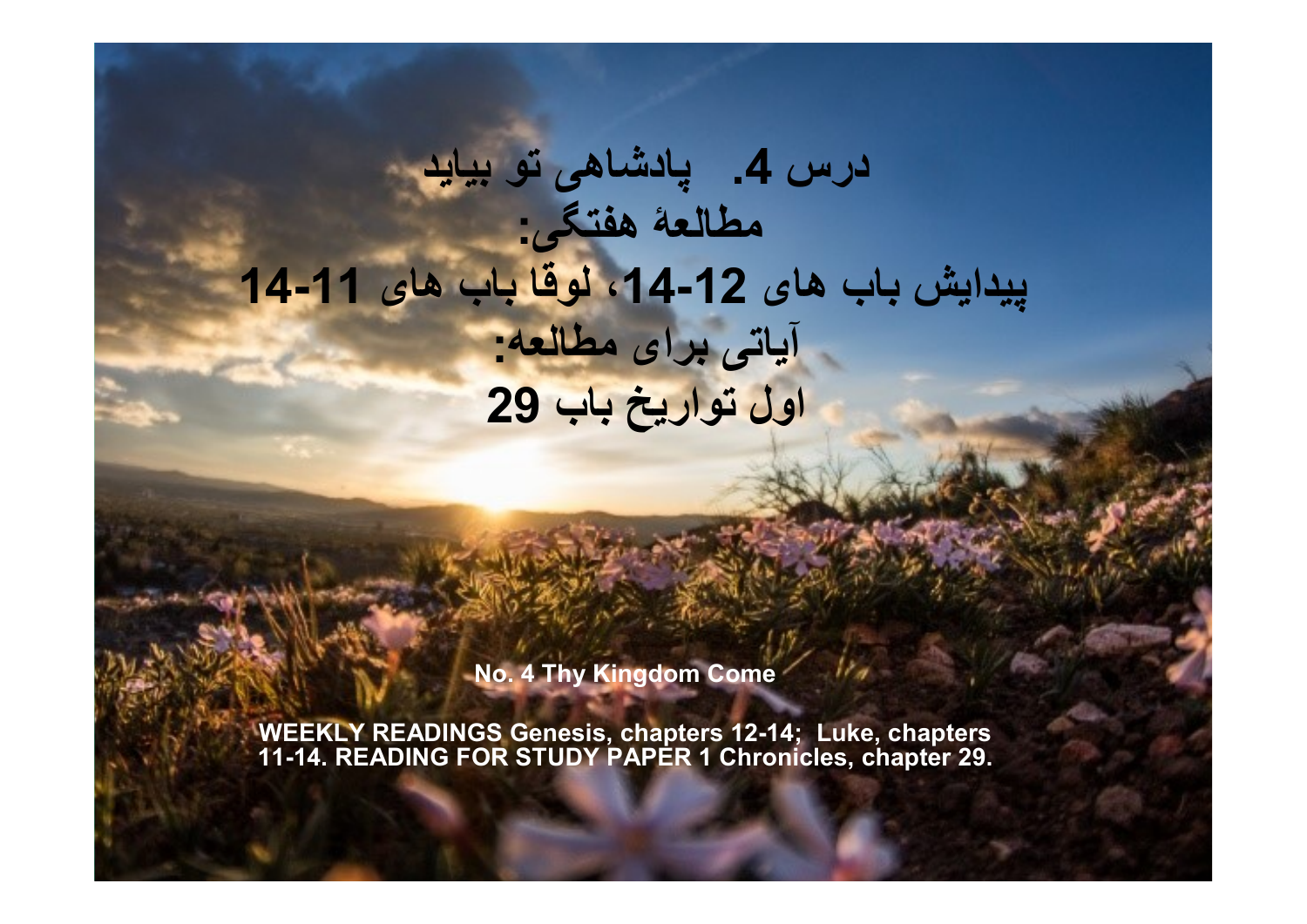"Thy Kingdom come. Thy will be done, as in heaven, so in earth"

"پادشاهی تو بيايد، ارادۀ تو چنان که در آسمان است، بر زمين نيز انجام شود"

چند بار اين کلمات را گفته ايد يا آنرا از ديگران شنيده ايد؟ آنها بخشهايی از دعايی هستند که عيسی به شاگردانش تعليم داد. شما می توانيد آنرا در لوقا 4 : 11-2 بخوانيد. ما کلمات آنرا به خوبی می دانيم، اما آيا مفهوم درست آنرا هم می دانيم؟

دوباره به آنها نگاه کنيد. اين دعايی است دربارۀ اين که پادشاهی خدا می آيد و ارادۀ او همانطور که در آسمان انجام شده است، بر روی زمين نيز انجام می گردد. پس بی درنگ می بينيم که پادشاهی که برای آن دعا می کنيم، بر روی زمين خواهد بود. و وقتی که پادشاهی خدا بيايد، مردان و زنان، ارادۀ او را به جا خواهند آورد.

How many times have you said these words, or heard them said by others? They are part of the prayer which Jesus taught His disciples. You can read it in Luke 4:2-11 (or Matthew, chapter 6, verses 9- 13) or. We know the words very well – but do we know just what they mean?

Look at them again. They are a prayer that God's Kingdom may come, and that His will may be done on this earth, as it is always done in heaven. So we see straight away that the Kingdom for which we are to pray is to be here on this earth. And when God's Kingdom comes, then men and women will do His will.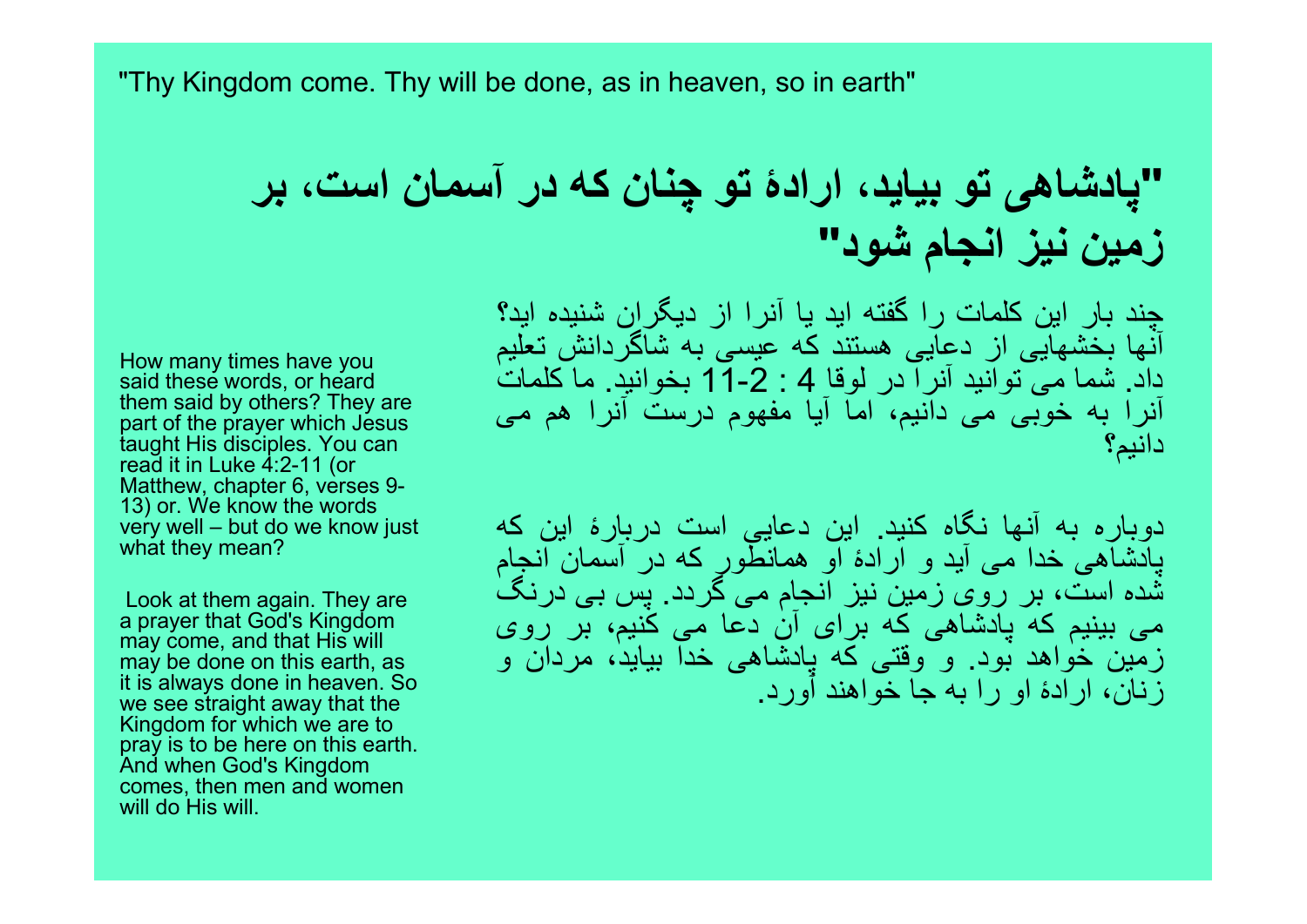#### There once was a kingdom of God on earth

# پادشاهی خدا یکبار قبلاً بر روی زمین بود

Did you know that, thousands of years ago, the Kingdom of God did actually exist on earth?

Turn back to I Chronicles, chapter 29, and read verse 1, and then verses 10-13, taking special note of verse 11, which says, "Thine is the Kingdom, O Lord, and Thou art exalted as head above all."

The Kingdom spoken of, as you will see when you read the chapter, is the Kingdom of Israel, in the land of Israel. Now read verse 23, "Then Solomon sat on the throne of the Lord as king instead of David his father."

آيا می دانستيد که هزاران سال پيش، پادشاهی خدا درست روی زمين وجود داشته است؟ به اول تواريخ باب 29 برگرديم، و آيۀ 1 و بعد آيۀ 10 تا 13 را بخوانيم. نکتۀ مهمی که در آيۀ 11 وجود دارد را در نظر داشته باشيد که می گويد: "ای خداوند، عظمت، قدرت، جلال، پيروزی و شکوه از آن توست و هر آنچه در زمين و آسمان است، از آن توست .پادشاهی از آن توست، تو بر فراز همه سر برافراشته ای." پادشاهی، همانطور که در اين باب می بينيد، همان پادشاهی اسرائيل، در سرزمين اسرائيل است. حالا آيۀ 23 را بخوانيد: "آنگاه سليمان به جای پدرش داوود بر تخت خداوند نشست و کامياب شد و همۀ اسرائيل از او اطاعت کردند."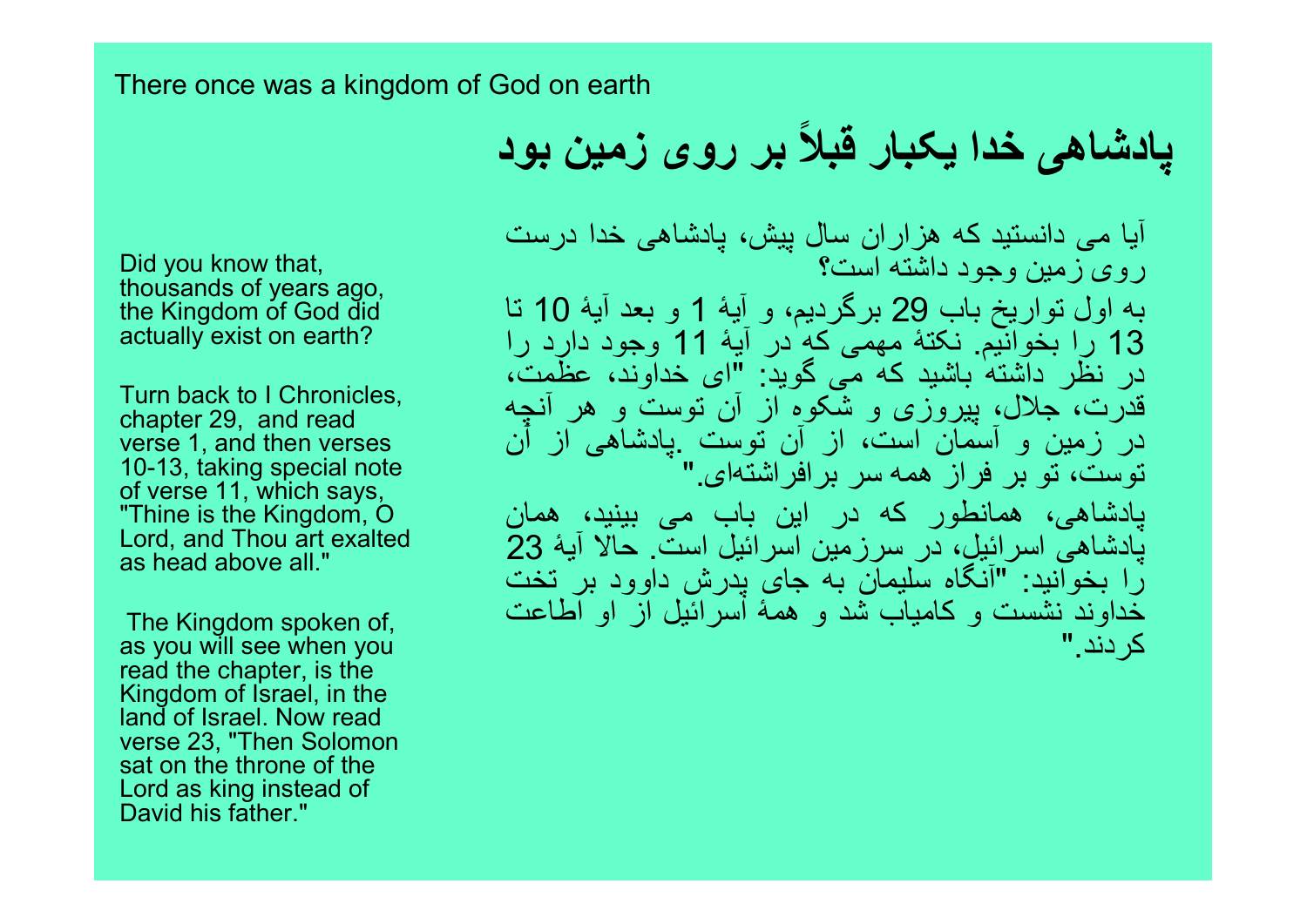"Solomon sat on the throne of the Lord God as king"

The throne on which David sat, and on which his son Solomon sat after him, was in Jerusalem, the chief city of the land of Israel. And the kingdom over which he reigned was the Kingdom of Israel.



سليمان بر تخت خداوند نشست

تختی که داوود، و بعد از او پسرش سليمان بر آن نشست، در اورشليم بود. شهر مهم اسرائيل. و پادشاهی او پادشاهی اسرائيل بود.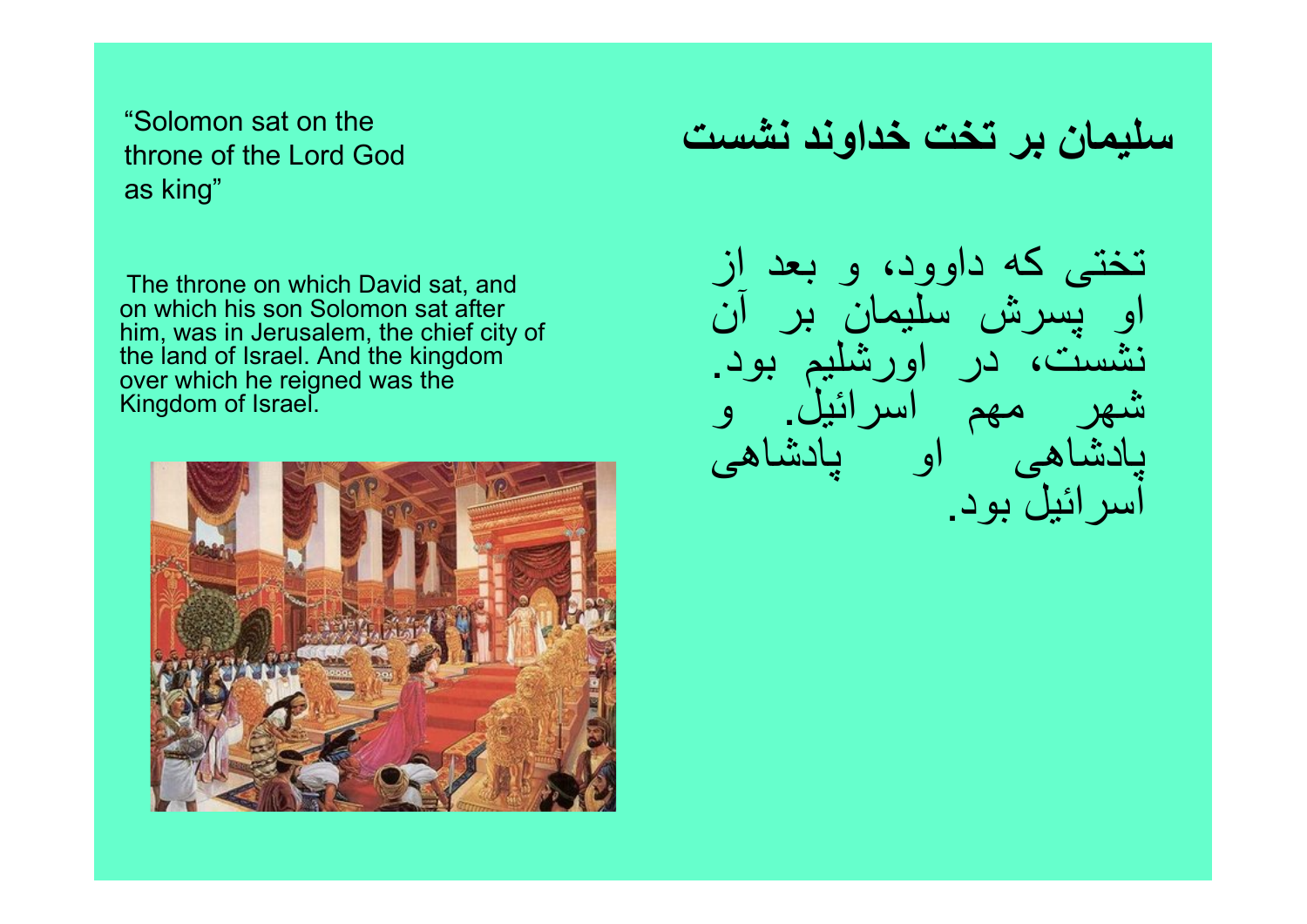# "Throne of the Lord"

"تخت سلطنت خداوند"

• Why was the Kingdom of Israel called the Kingdom of God, and why was its throne called the "throne of the Lord"? It was because God Himself had given the Israelites that Kingdom; He had chosen Jerusalem for the capital city (I Kings, chapter 11, verse 13); He had given the laws by which the Kingdom was to be governed (you will find them in the Bible, in the books of Leviticus, Numbers and Deuteronomy); and the King who reigned was reigning for God.

چرا پادشاهی اسرائيل، پادشاهی خدا ناميده شد؟ و چرا تخت سلطنت، "تخت سلطنت خدا" نام گرفت؟ به اين دليل که خدا خود به بنی اسرائيل اين پادشاهی را داده است. او اورشليم را به عنوان پايتخت برگزيد (اول پادشاهان 11 : 13) او احکام و قوانين خود را به حکومت خود داد (شما می توانيد آنها را در کتاب مقدس خود، در کتاب لاويان، اعداد و تثنيه پيدا کنيد) و پادشاهی که حکومت می کرد، می بايست برای خدا حکومت می کرد.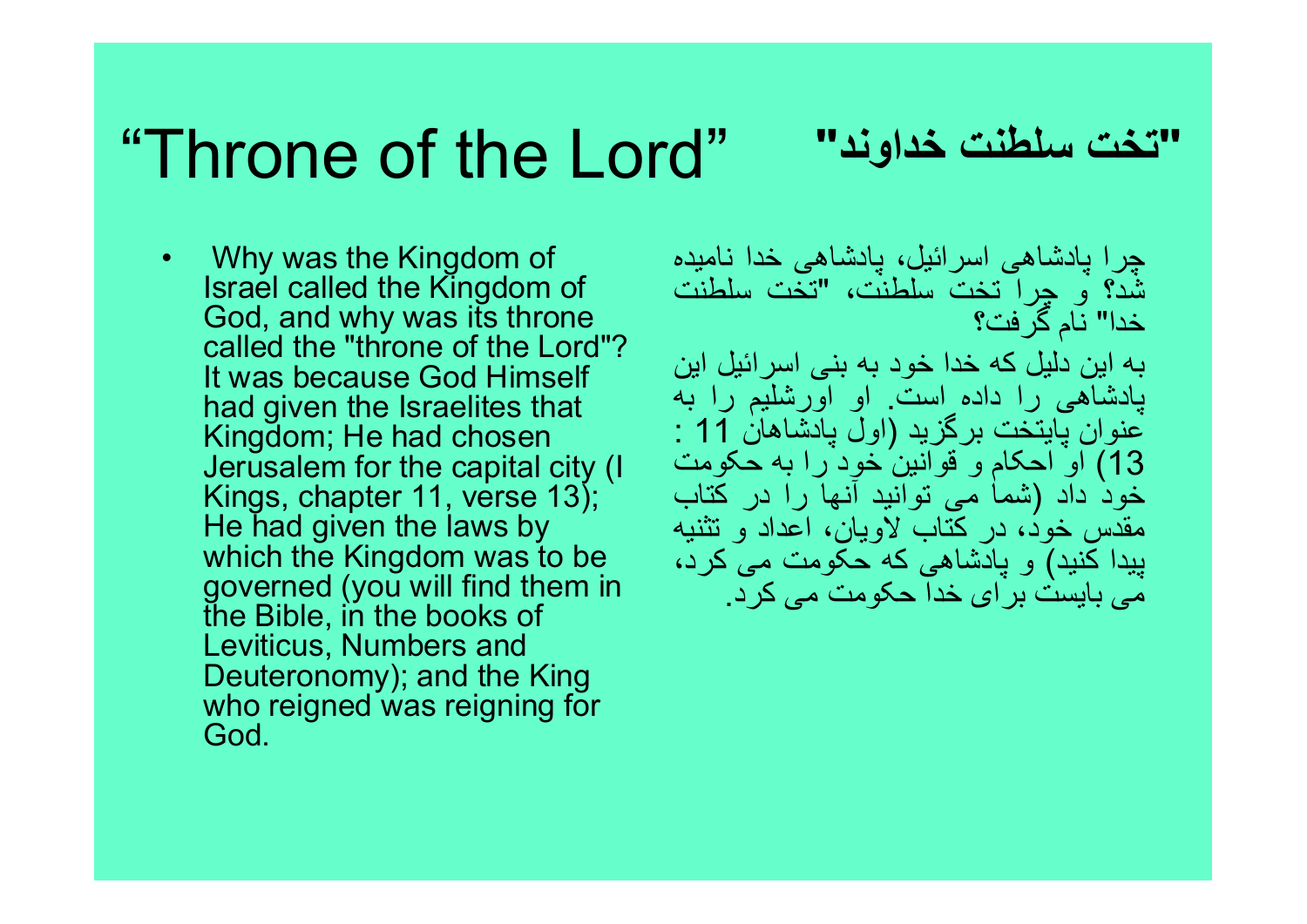#### God's Kingdom over thrown

Hundreds of years passed by. King after king reigned over Israel in Jerusalem. Some were good kings, ruling in the fear of God, and some were evil.

At last there came a day when the nation of Israel had departed so far from God's ways, and the king who reigned at Jerusalem was so wicked, that God said that the kingdom should continue no longer.

پادشاهی خدا بر تخت

صدها سال پادشاهان بعد از پادشاهان بر اسرائيل در اورشليم سلطنت کردند. بعضی از آنها پادشاهان خوبی بودند و با ترس خدا حکومت می کردند، و بعضی بد و شرير بودند.

سرانجام روزی آمد که قوم های اسرائيل از مسير خدا بسيار دور شدند و پادشاهی که بر اورشليم سلطنت می کرد بسيار ضعيف بود، تا حدی که خدا گفت که پادشاهی ديگر نبايد ادامه يابد.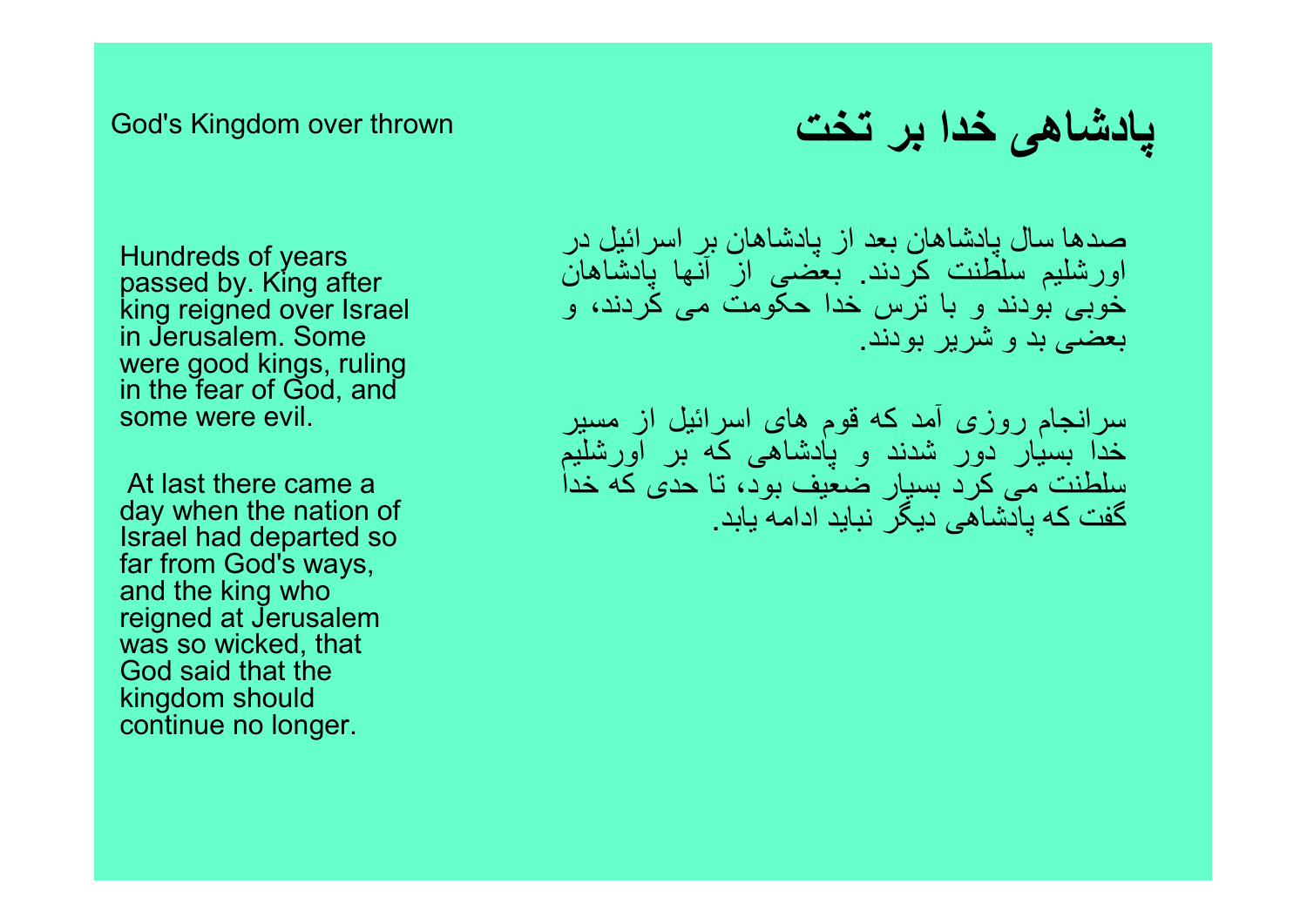# Overturn 3 times

- Read Ezekiel, chapter 21, verses 25-27, and especially verse 27, which says,
- "I will overturn, overturn, overturn it: [the Kingdom of Israel] and it shall be no more, until He come whose right it is; and I will give it Him."

### 3 مرتبه سرنگون خواهد ساخت

حزقيال 21 : 27-25 را بخوانيد، بخصوص آيۀ 27 را که می گويد: "و من آن (پادشاهی اسرائيل) را سرنگون، سرنگون، سرنگون خواهم ساخت و اين ديگر واقع نخواهد شد تا آنکس بيايد که حق او می باشد. و من آن را به وی عطا خواهم نمود."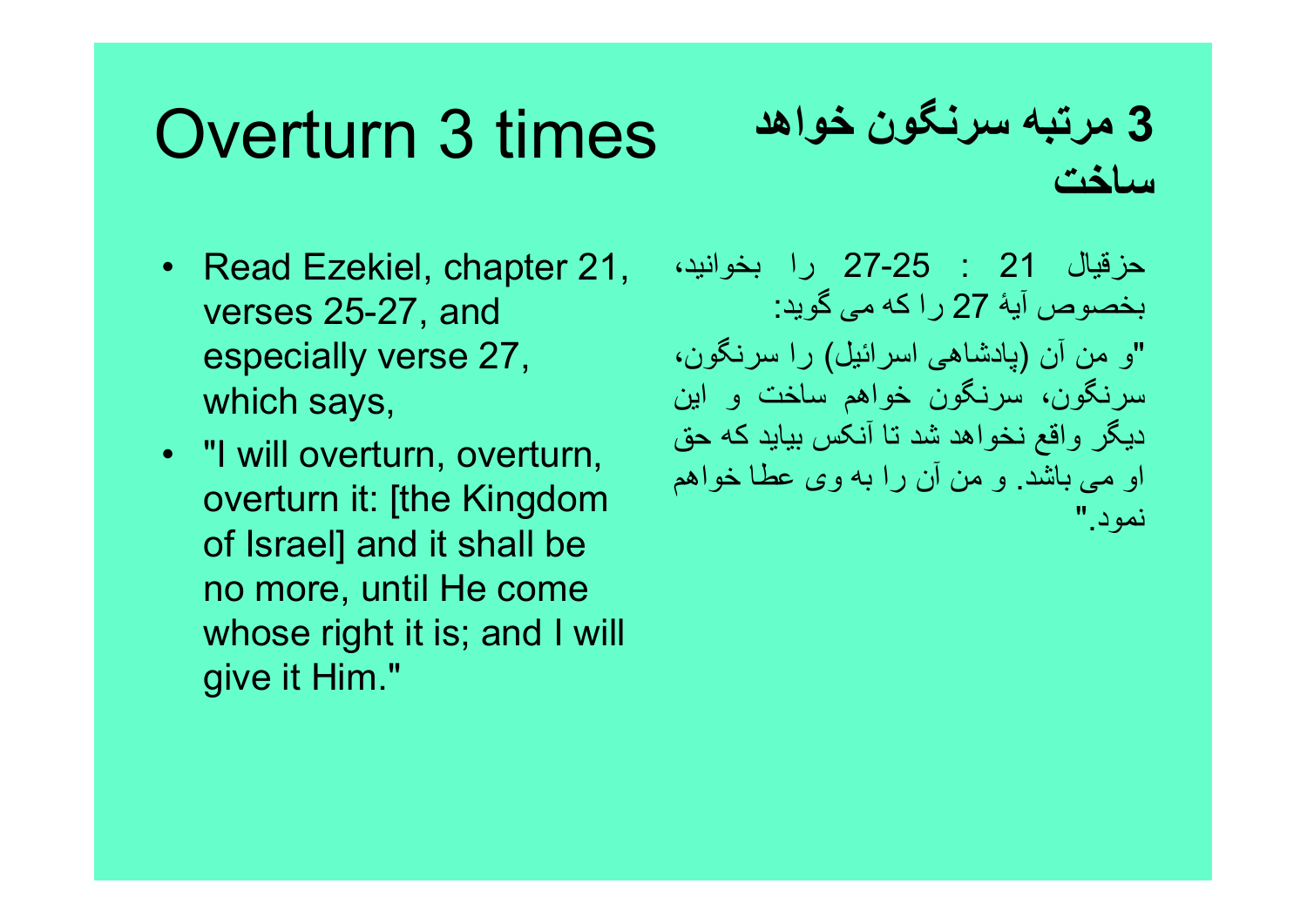#### He whose right it is

We can see from the verses in Ezekiel that One was to come who "had a right" to the throne of the Kingdom of God – One who was the Heir – and God was going to give it to Him.

• From the day that the last king was removed from the throne, right up to the present day, there has never been an Israelite king ruling in Jerusalem.

•

•

# او کسی است که شايستگی دارد

در آيه های کتاب حزقيال می خوانيم، کسی بايد بيايد که "شايستۀ" تخت پادشاهی خدا باشد. کسی که وارث پدر است و پدر آن را به او می دهد.

از روزی که آخرين پادشاه، از سلطنت برچيده شد تا امروز، هيچ پادشاهی از بنی اسرائيل بر اورشليم سلطنت نکرده است.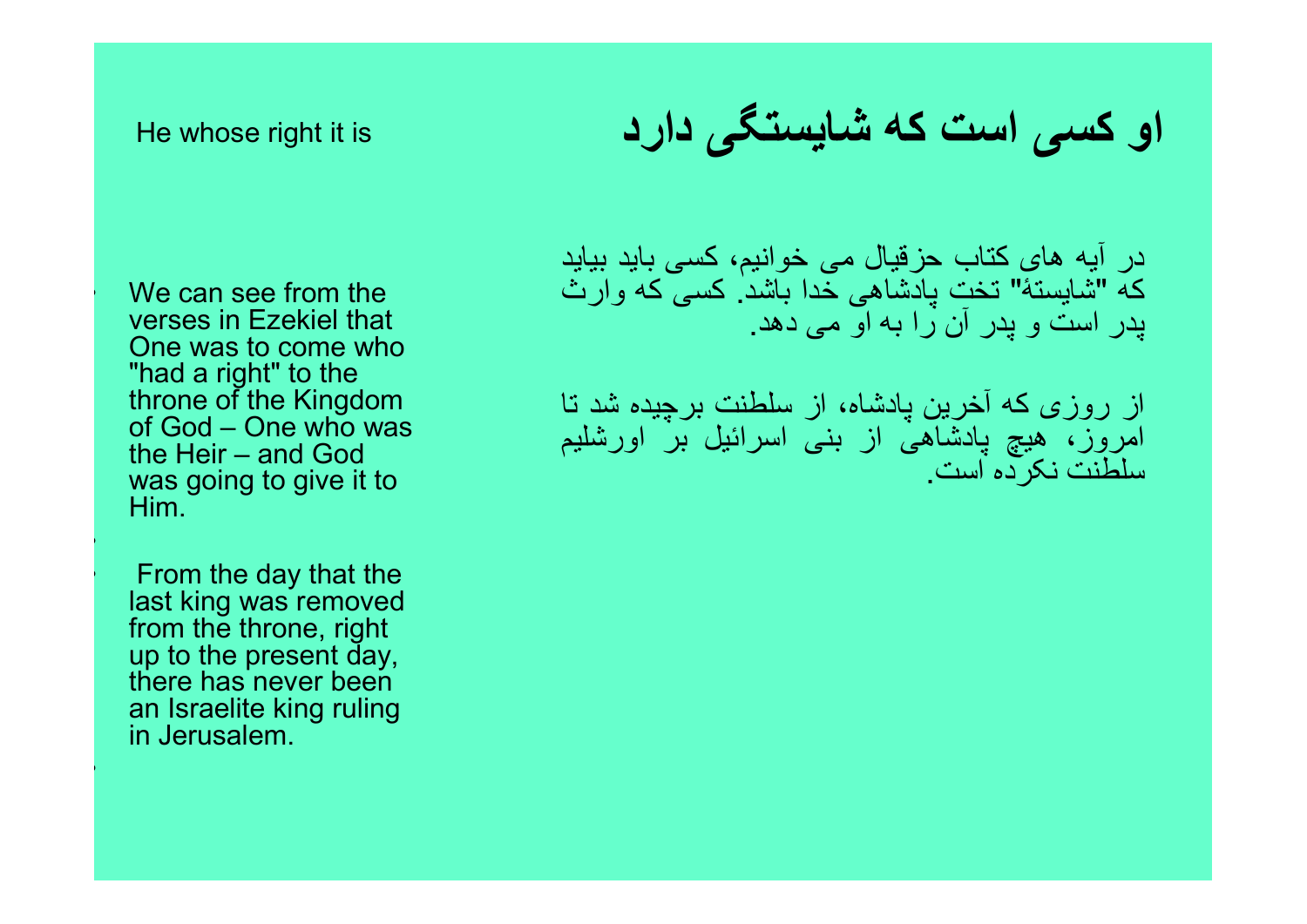The throne of the son of David

But turn in your Bible to Luke, chapter 1, verses 31-33, and read the words spoken to Mary, the mother of Jesus, by the angel who appeared to her. Speaking of Jesus, the angel says,

"He shall be great, and shall be called the Son of the Highest: and the Lord God shall give unto Him the throne of His father David<sup>"</sup>

Who has a right to the throne of the Kingdom of God? Why, Jesus, God's Son, of course. He has indeed a two-fold right, because His mother, Mary, was descended from the great King David.

تخت سلطنت پسر داود

به لوقا 33-31:1 برگرديد، و صحبتهايی که به مريم، مادر عيسی توسط فرشته ای که بر او نازل شد گفته شد را بخوانيد. فرشته دربارۀ عيسی صحبت کرد:

"او مردی بزرگ خواهد بود و پسر خدا ناميده خواهد شد و خداوند تخت سلطنت جدش داود را به او واگذار خواهد کرد."

چه کسی شايستۀ تخت پادشاهی خدا است؟ البته عيسی، پسر خدا. او به راستی بيشترين حق را دارد، زيرا مادرش، مريم، از نسل داوود بود.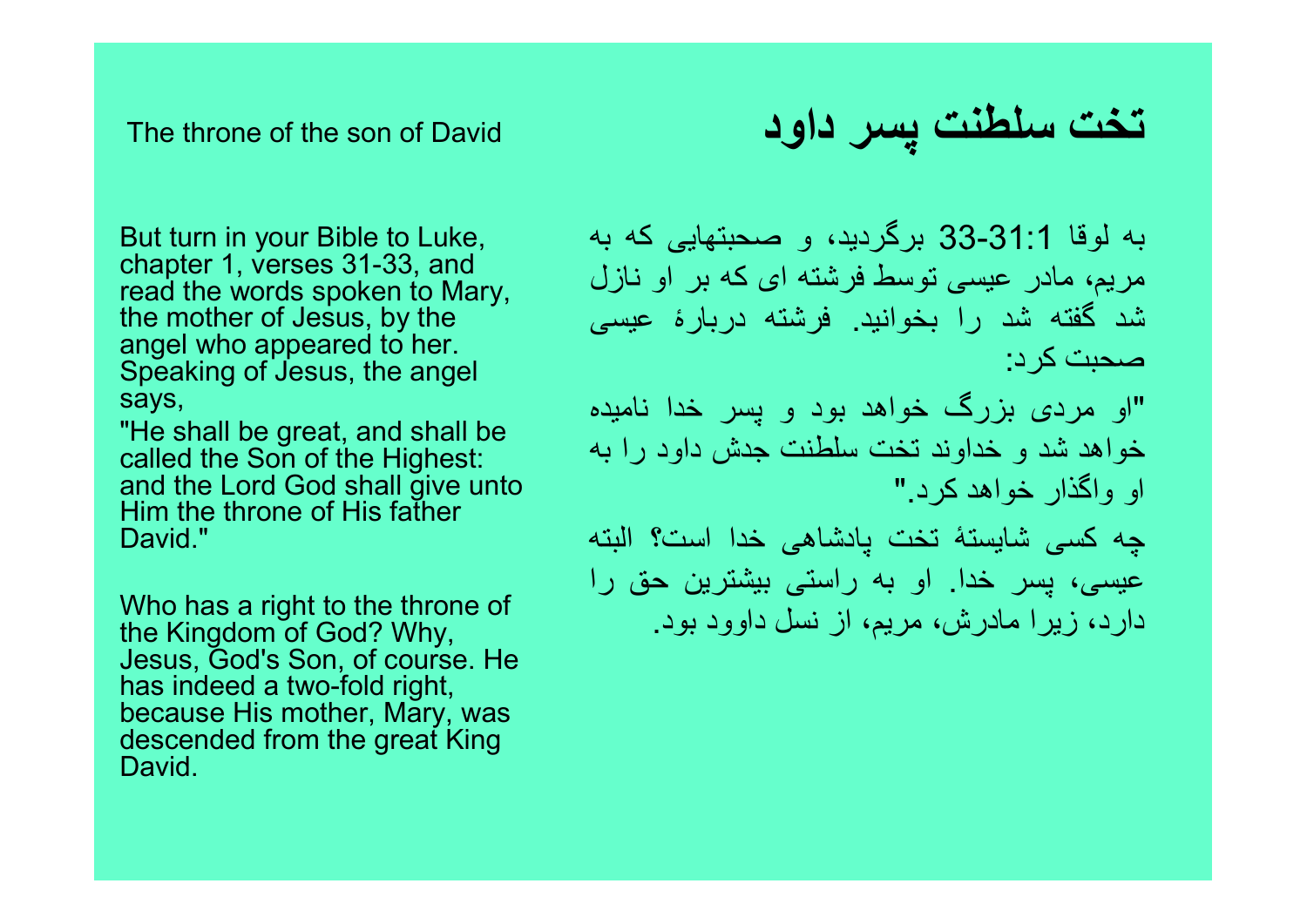Jesus claimed to be a King.

عيسی به عنوان پادشاهی برگزيده شد.

At His trial, when Pilate asked Him, "Art thou a King, then?"

He replied, "You say that I am a King" (John, chapter 18, verse 37). That is the Jewish way of saying, "Yes, I am."

Over the cross on which He was crucified was written, "THIS IS JESUS THE KING OF THE JEWS" (Matthew, chapter 27, verse 37). His enemies meant to mock Him, but what they said was true.

وقتی پيلاطس از او پرسيد: "پس تو پادشاه هستی؟"

عيسی پاسخ داد: همانطور كه می گويی هستم . (يوحنا 37:18). اين روشی بود که يهوديان برای گفتن "بله" از آن استفاده می کردند.

بر روی صليبی که او را مصلوب کردند، نوشته شده بود: " اين است عيسی، پادشاه يهود" (متی 37:27). دشمنان او قصد تمسخر او را داشتند، اما چيزی که آنها گفتند حقيقت بود.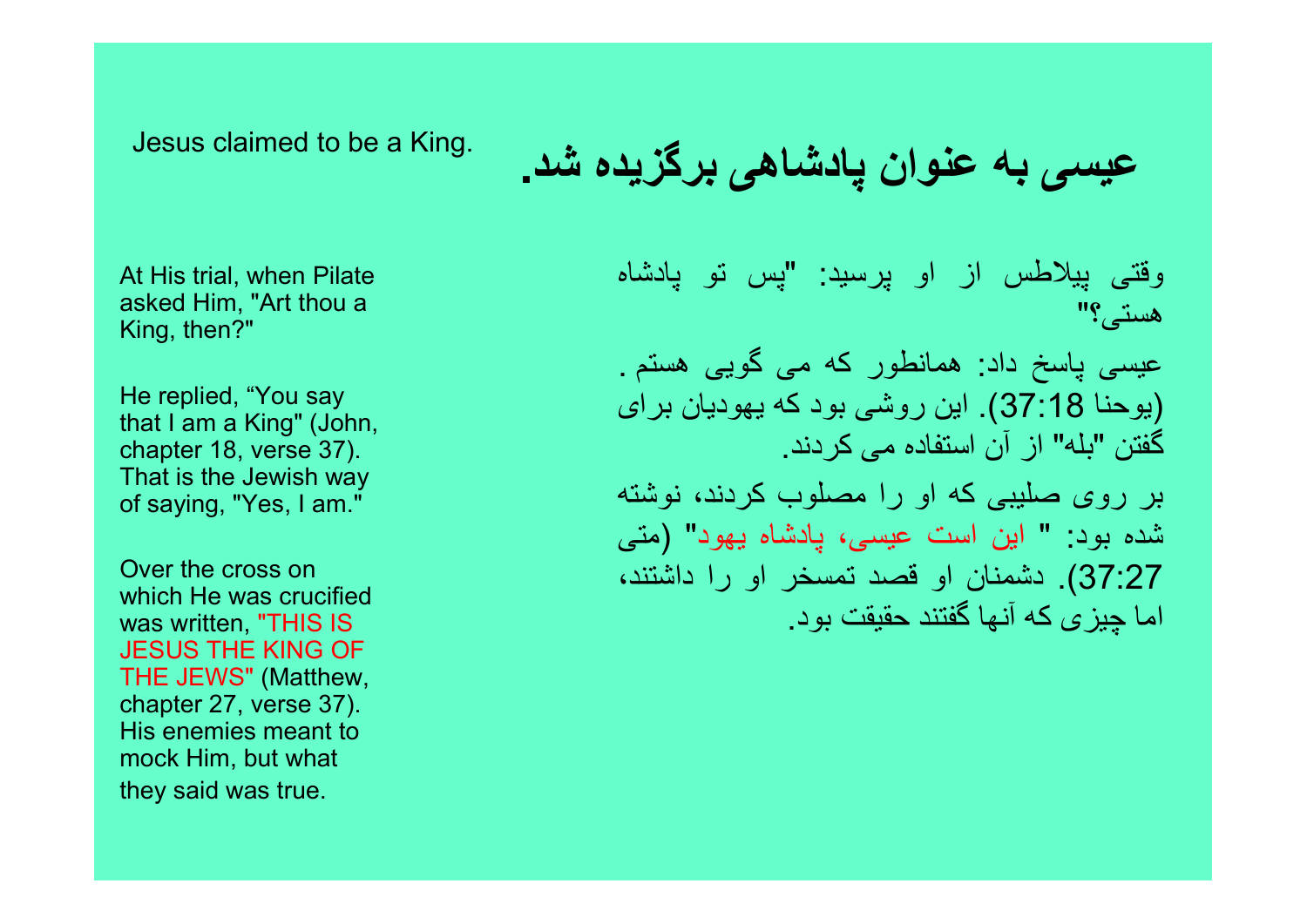#### Good news of the kingdom

خبر خوش پادشاهی

The Gospel that Jesus preached was the good news of the Kingdom of God. (Gospel means simply, good news.)

In Luke, chapter 8, verse 1, we read that… "He went through every city and village, preaching and showing the glad tidings of the Kingdom of God."

Now you know why Jesus is coming back. He is coming back to set up again the Kingdom of God.

انجيلی که عيسی بشارت داد، خبر خوش پادشاهی خدا بود. (معنی سادۀ انجيل، همان خبر خوش است.) در لوقا 1:8 می خوانيم: "بعد از آن عيسی شهر به شهر و روستا به روستا می گشت و مژدۀ پادشاهی خدا را اعلام می کرد."

حالا می دانيد که عيسی به چه دليل برمی گردد. او می آيد تا پادشاهی خدا را دوباره برقرار کند.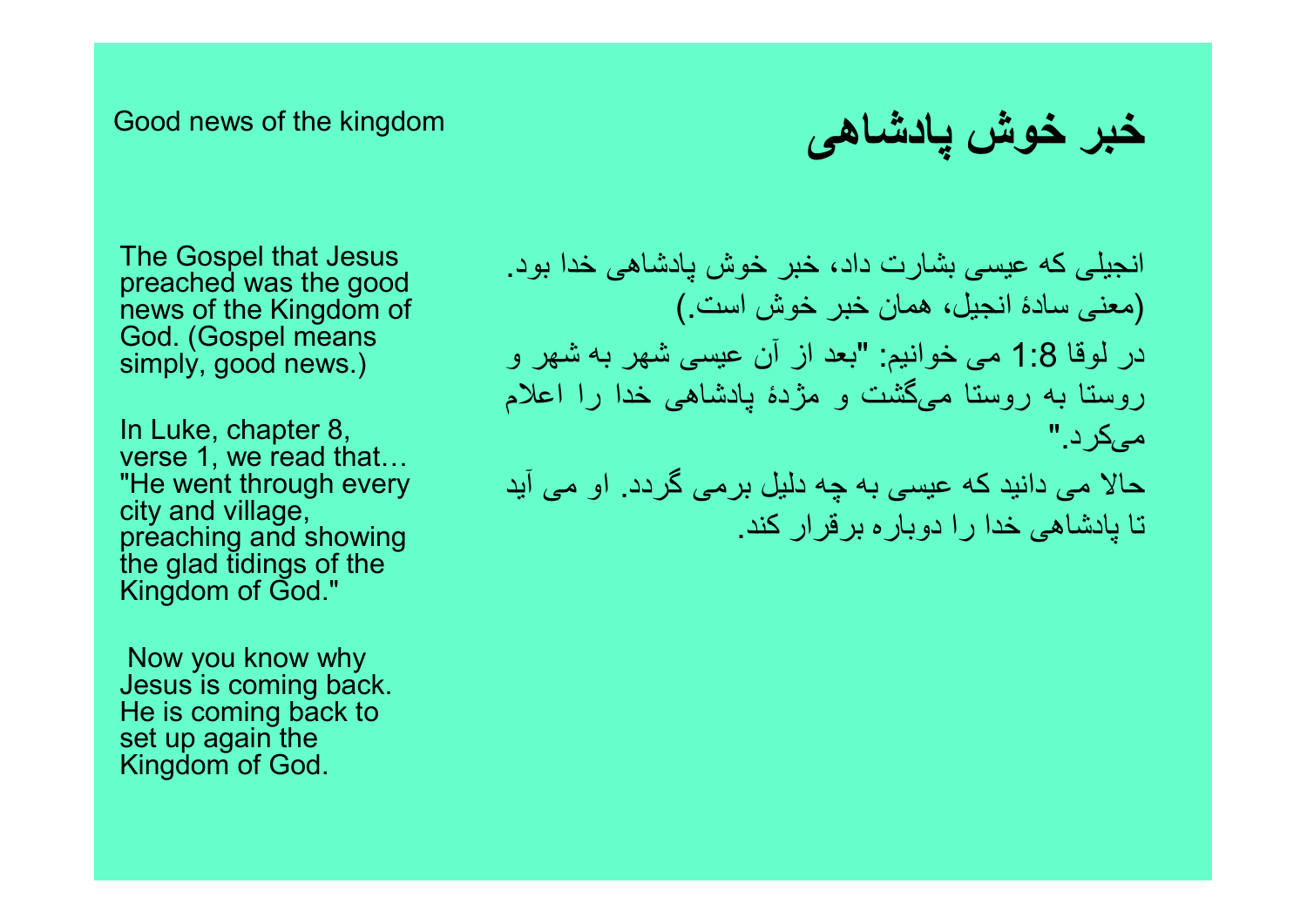#### The Kingdom and ourselves

ما و پادشاهی

• Perhaps you may think, "Why, then, should we pray, 'Thy Kingdom Come'? If it is an Israelite Kingdom, what has it to do with us?"

You will learn, as you continue your studies, that the Kingdom over which Jesus will rule is going to extend far beyond the first Kingdom of God – indeed, it will extend over all the earth, and bring peace to all people.

•

ممکن است اين فکر در ذهن شما بوجود پس چرا بايد دعا کنيم : پادشاهی بيايد که " تو بيايد؟ اگر اين پادشاهی برای بنی اسرائيل است، اين برای ما چه سودی دارد؟

همچنان که مطالعۀ خود را ادامه می دهيد، بايد ياد بگيريد که در حقيقت پادشاهی که عيسی در آن حکومت خواهد کرد، خيلی دورتر و فراتر از محدودۀ پادشاهی اول است و در سرتاسر زمين برای همۀ مردم<br>صلح به ارمغان می آورد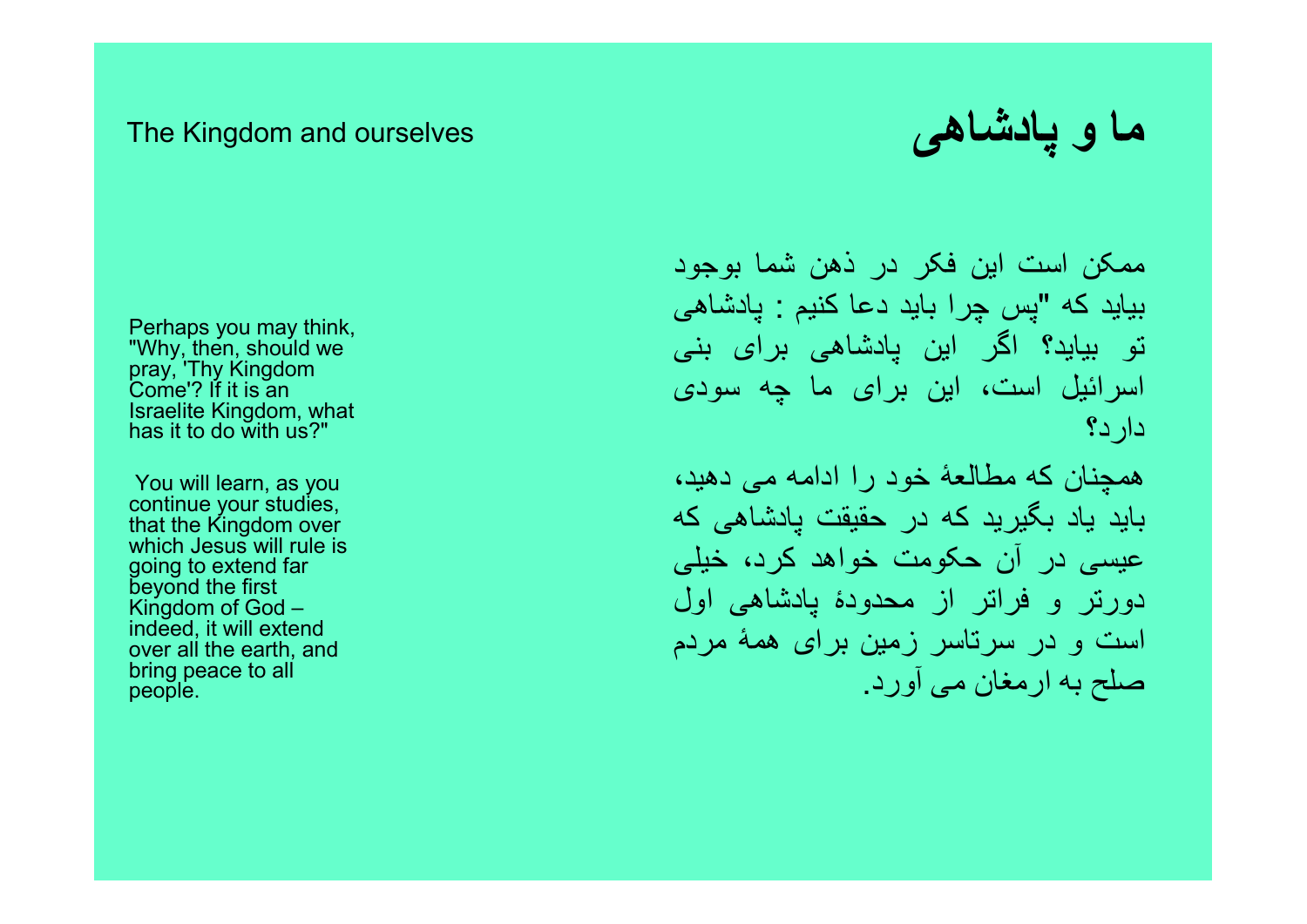#### We pray for two things

And so we pray, "Thy Kingdom come".

And we pray, too, that when Jesus comes back, He may say to us, "Come, ye blessed of my Father, inherit the kingdom prepared for you from the foundation of the world" (Matthew, chapter 25, verse 34).

See how each part of the Bible helps to explain the other parts!

### ما برای دو چيز دعا می کنيم

پس ما دعا می کنيم "پادشاهی تو بيايد". و همچنين دعا می کنيم که وقتی عيسی باز می گردد، به ما می گويد: "ای کسانی که از جانب پدر من بركت يافته ايد، بياييد و وارث سلطنتی شويد كه از ابتدای آفرينش عالم برای شما آماده شده است" (متی 34:25) ديديد که چگونه هر بخشِ کتاب مقدس، بخش های ديگر آنرا توضيح می دهد.